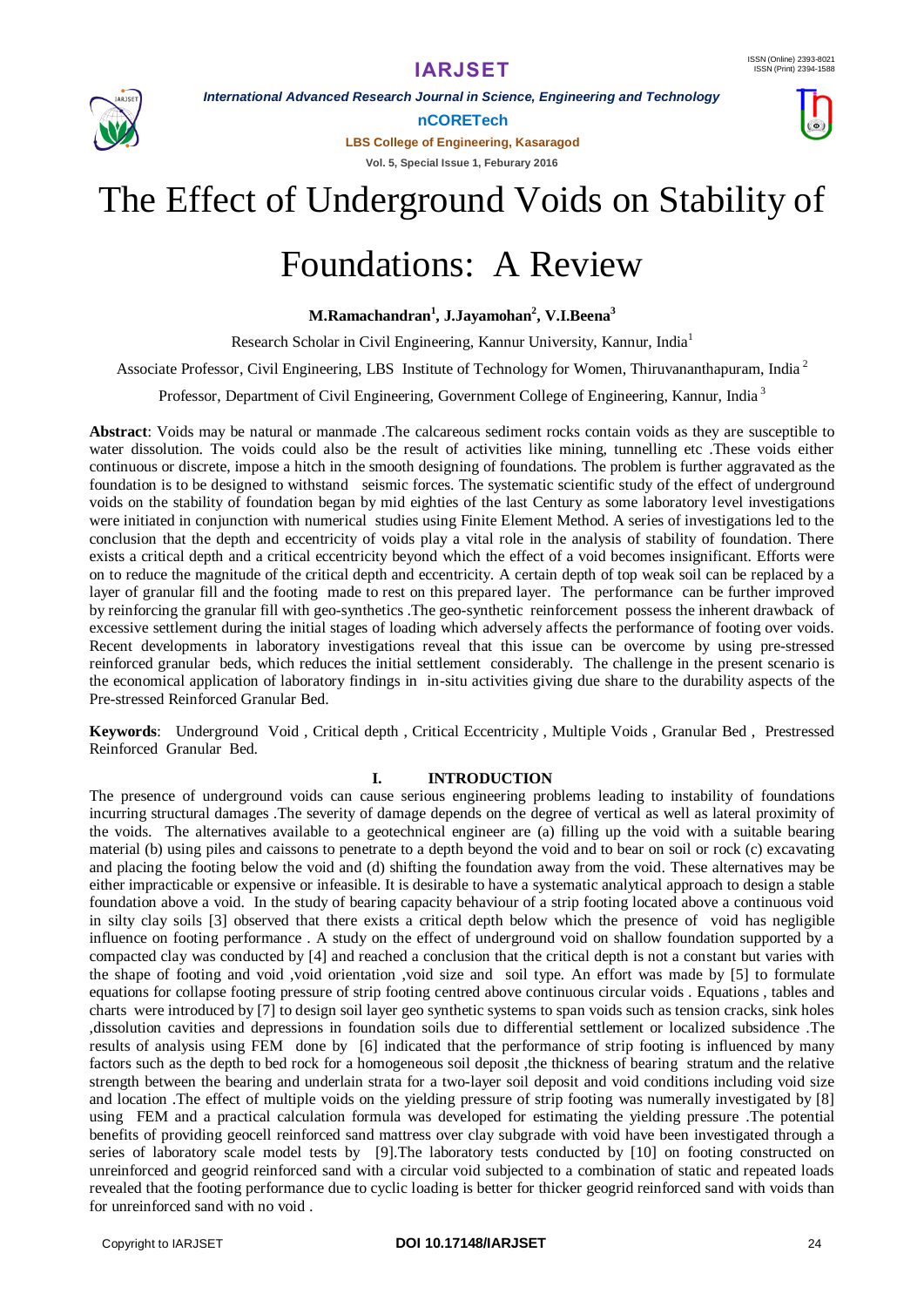*International Advanced Research Journal in Science, Engineering and Technology*



### **nCORETech**

**LBS College of Engineering, Kasaragod**

**Vol. 5, Special Issue 1, Feburary 2016**

### **II. FOOTING ABOVE CIRCULAR VOID**

To identify the various factors that critically influence the footing stability [5] used the Finite Element Method along with model footing tests. They studied the use of upper bound theorem of limit analysis to develop equations for strip footing centred above a continuous void. In the analysis the footing was assumed to be a rigid body and the bearing soil was considered as a rigid plastic material. They adopted three failure mechanisms. For each failure mechanism, the rate of energy dissipation along the slip lines , the rate of work done by the soil weight and pressure inside the void were obtained. Then the rate of work done and the rate of energy dissipated were equated and there by the equation for footing pressure required to cause a collapse of the foundation system was developed.



Fig. 1: Failure Mechanisms for Footing Collapse [5]



Fig. 2: Variation of Collapse Footing Pressure with Ratio of Void depth to Footing width[5]

Fig. 1 shows the failure mechanisms and Fig. 2 indicates the variation of collapse footing pressure expressed as percentage of non void condition vs the depth of void expressed as a multiple of footing width. Fig 2 also demonstrated that mechanism A dominated when the void was near the footing. As the void goes deeper, mechanism C comes in to action. Mechanism B was not critical .When the depth of void was four times the width of footing, practically the presence of void won't impose any effect on the stability of footing .This depth was designated as critical depth.

### **III. FOOTING ON SOFT SOIL WITH MULTIPLE VOIDS**

The effect of multiple voids on the yielding pressure of strip footing was numerically investigated by [8] using a twodimensional plane strain Finite Element Method of analysis. Calcareous sediments which are widely available in tropical and subtropical regions were used for the investigations .By nature this kind soils are crushable and as a result, underground voids are an usual phenomena in these regions .They used the properties of this kind of soil for their investigations and defined a term, Reduction Factor R as,

R= qy/qy' -----------------------------------1 .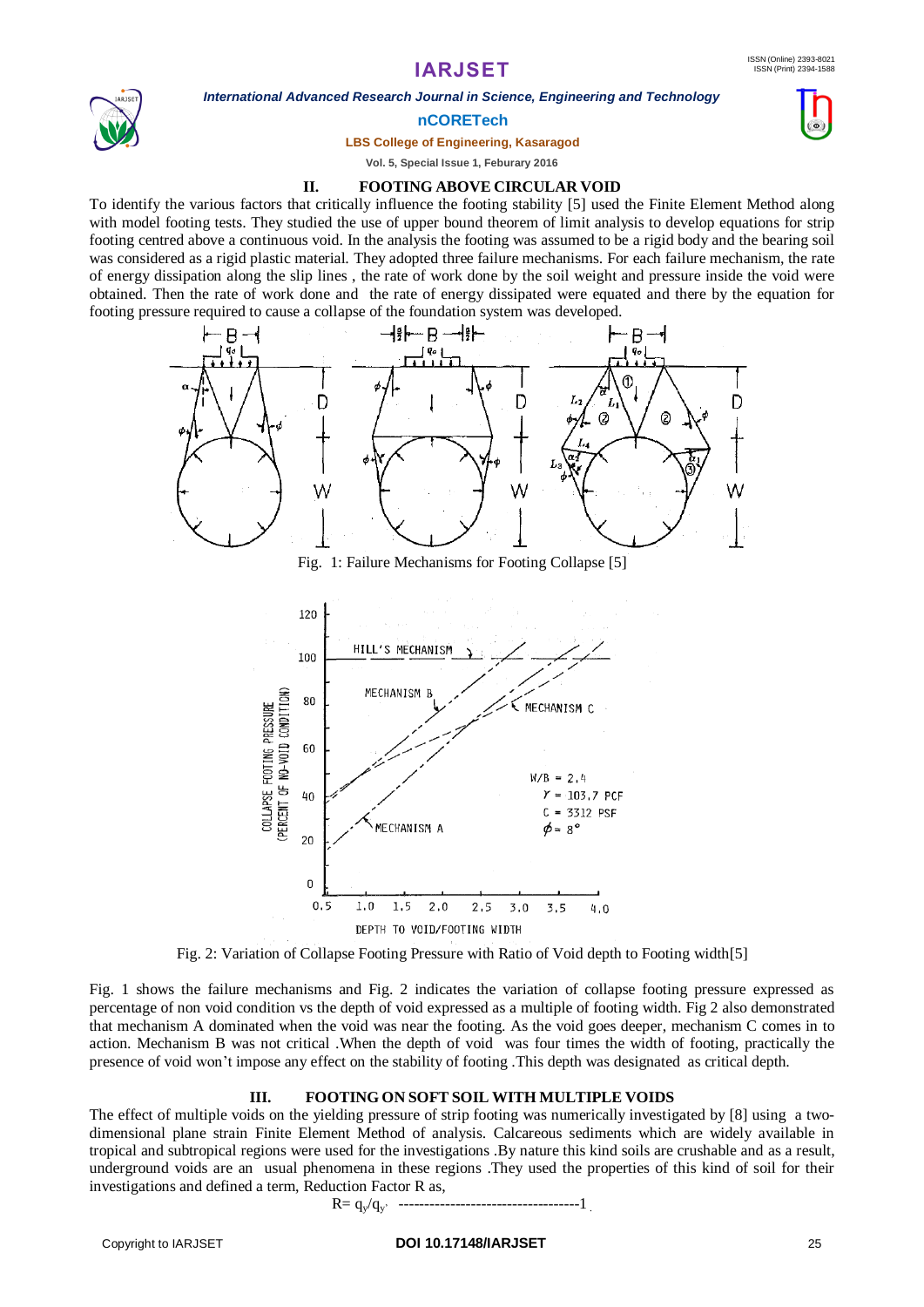

### *International Advanced Research Journal in Science, Engineering and Technology*

**nCORETech**

### **LBS College of Engineering, Kasaragod**





#### **Vol. 5, Special Issue 1, Feburary 2016**

Where  $q_v$  and  $q_v$  = yielding pressure of strip footing on the ground with a void and without void ,respectively. From equation 1 it is understood that a void will not have any influence on the yielding pressure when R equals unity. Fig 3 shows a schematic view of footing and single void system . B and W represent the width of footing and width of void respectively .X represents the eccentricity of the centre of the footing with respect to the centre line of the footing and Y represents the depth of void centre from the ground surface .Fig. 4a shows the pressure below the ground surface normalized by B, based on uniform surface pressure exerted on the strip footing([1]) .The Contour line indicates the ratio of vertical stress to ( $\sigma_{v}$ ) to the loading pressure q. The failure mechanism of strip footing based on plastic theory for the case where the footing is perfectly rough( [2]) is shown in Fig 4b. Fig. 5 shows the behaviour of failure zones as X/B changes for a constant value of Y/B=1.5.In the study of multiple voids [8] defined a Global Reduction Factor



Fig 3: Schematic View of Footing and Single Square Void System[8]

GR for multiple voids as the product of Reduction Factors of individual void. GR=RAX RBX ....X RN --------------------------------2

where RA ,RB..................RN are the Reduction Factors for single void A,B........N. The degree of accuracy of Eq.2 may be judged by the index β which is defined as

 $\beta = GR_{FEM}/GR$  ----------------------------------3

where GR<sub>FEM</sub> denotes the GR obtained from FEM . Equation 2 is able to use in practical situations if  $\beta$  is close to unity . Fig 6 depicts configuration of 2 square voids A and B : symmetrical ,parallel ,serial and offset. They plotted the relationship between the values of β and GR for 25mm settlement and yielding pressure ( Fig.7) . From Fig. 7a it was observed that for 25 mm settlement, the value of β varied from 1.03 to 0. 97. In the case of yield pressure, for symmetric configuration, the value of β varied from 1.43 at GR=0.2 to 1.0 at GR=0.95. But for other 3 configurations value of  $\beta$  was in the narrow range of 1.15 - 1.05 and GR values equal to 0.3 to 0.35. Hence it was concluded that equation 2 is practically valid even though the value of β was slightly on unsafe side for a settlement of 25 mm. Figures 5,8 and 9 show the failure zones at yielding pressure for various configurations of a single void, double voids and triple voids respectively .From the results obtained they reached a conclusion that the critical failure mode is always formed through weakest zone with the same value of GR  $_{FEM}$  ,regardless of the number of voids and the configuration of voids. The extent of failure was similar to the case of single void and the failure zone was developed towards the nearest void.



Fig. 4: Point at which Influence of Single Void Disappears :(a)Pressure Bulb resulting from Uniformly Distributed Surface Pressure on Strip Footing (b) Failure Mechanism of Strip Footing based on Plastic Theory [8]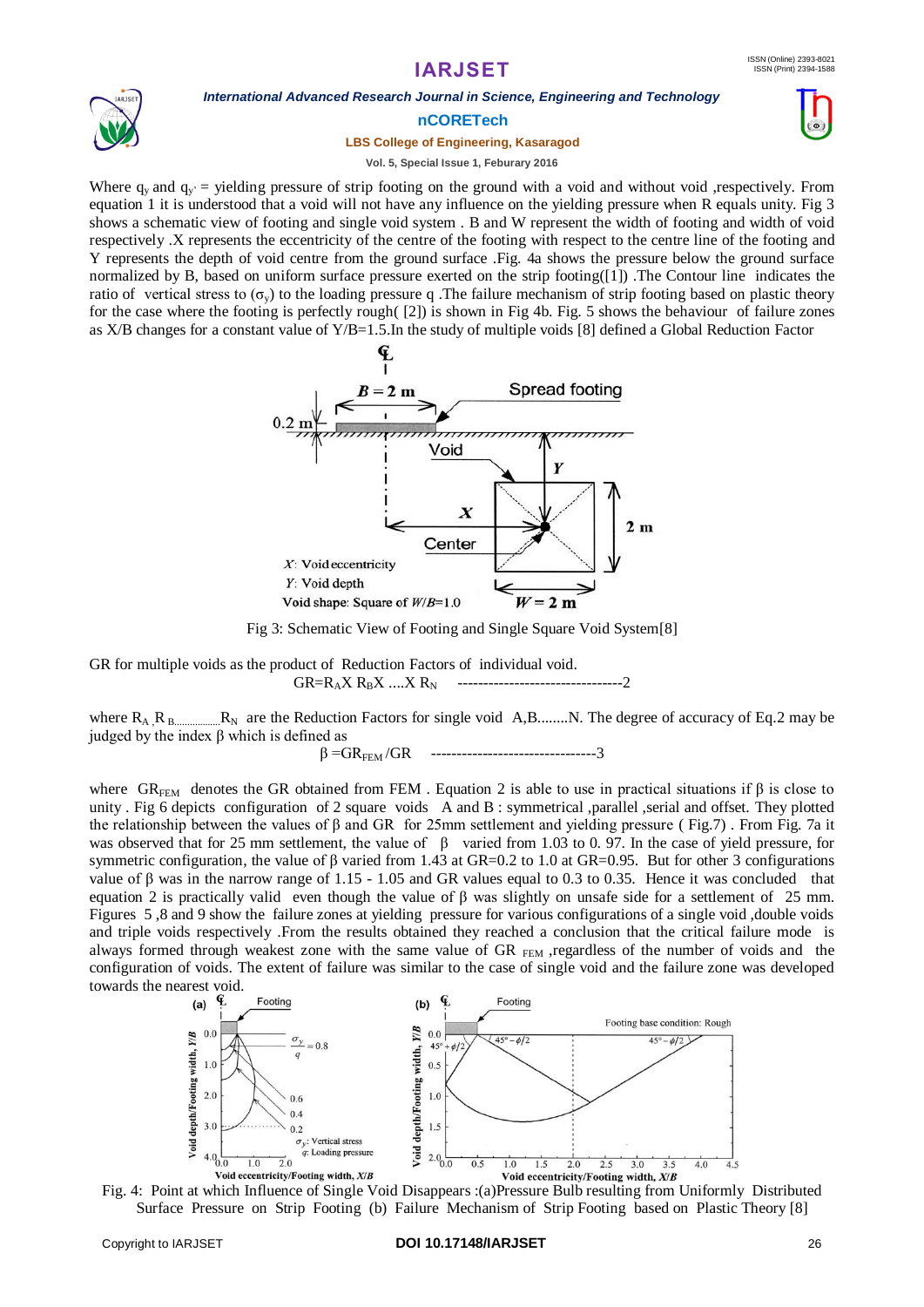

*International Advanced Research Journal in Science, Engineering and Technology*

**nCORETech**

**LBS College of Engineering, Kasaragod**



**Vol. 5, Special Issue 1, Feburary 2016**  $\Box$  Compressive failure R: Reduction factor Void shape: Square of  $W/B=1.0$ O Tensile failure W: Void width  $(2 \text{ m})$  B: Footing width  $(2 \text{ m})$  $R = 0.360$  $R = 0.704$  $\mathcal{C}$ Vertical distance (m)  $\overline{B}$ Voic  $2R$  $5B$  $\overline{0}$  $\cal B$  $2B$  $3B$  $4B$  $\bar{B}$  $\overline{0}$  $\boldsymbol{B}$  $2B$  $3B$  $4B$  $5B$ Horizontal distance (m) Horizontal distance (m) (a) Void Location at X/B=0.0 and Y/B=1.5 (b) Void Location at X/B=1.0 and Y/B=1.5  $R = 0.916$  $R = 0.947$ Vertical distance (m)  $\boldsymbol{B}$ Voic Void  $2R$  $\boldsymbol{B}$  $2B$  $3B$  $4B$  $5B$  $\overline{B}$  $\Omega$  $\bar{B}$  $\overline{B}$  $2B$  $3B$  $4B$  $5B$  $\theta$ Horizontal distance (m) Horizontal distance (m) (c) Void Location at X/B=3.0 and Y/B=1.5 (d) Void Location at  $X/B=5.0$  and  $Y/B=1.5$ Fig. 5: Failure Condition at Yielding Pressure( $q_v$ ) changes with X for Y/B=1.5 (a)No-Void Eccentricity (b) $X/B = 1.0$  (c) $X/B = 3.0$  and (d) $X/B = 5.0$  [8] F. G F minin  $\vec{m}$  $\overline{y}$  $\overline{1}$  $= 0$ Void A Void A Void B Void A Void B (a) Symmetrical Configuration (b) Parallel Configuration  $\overline{Y}$ Y,  $X_1$ : Horizontal distance between two void centers  $Y_1$ : Vertical distance between two void centers Void B Void B Each void shape: Square of  $W/B=1.0$  $W$ : Void width (2 m),  $B$ : Footing width (2 m) (c) Serial Configuration (d) Offset Configuration Fig.6: Four Two-Void Configurations: (a)Symmetrical. (b)Parallel (c) Serial (d)Offset[8] (a)  $_{1.05}$ (**b**)  $_{1.50}$ O Symmetrical configuration  $\circ$ Parallel configuration  $\triangle$  $\circ$ Serial configuration  $\Box$  $g = GR_{FEM}/GR$ 1.30 Offset configuration C  $\Box$  $\beta$  = 1.00 1.00 **BBG** O Symmetrical configuration **Parallel configuration** Δ 1.10  $\cap$ □ Serial configuration C  $\infty$  $=1.00$  $\Diamond$ Offset configuration

 $GR = R_A \times R_B$  $GR = R_A \times R_B$ Fig.7: Relationship between β and GR for (a)25 mm Settlement (b) Yielding Pressure  $q_y$  [8]

 $1.0$ 

 $0.8$ 

0.6

 $0.90$   $-$ 

 $0.2$ 

 $0.4$ 

0.6

 $0.8$ 

 $0.95C$ 

 $\beta = GR_{FEM}/GR$ 

1.0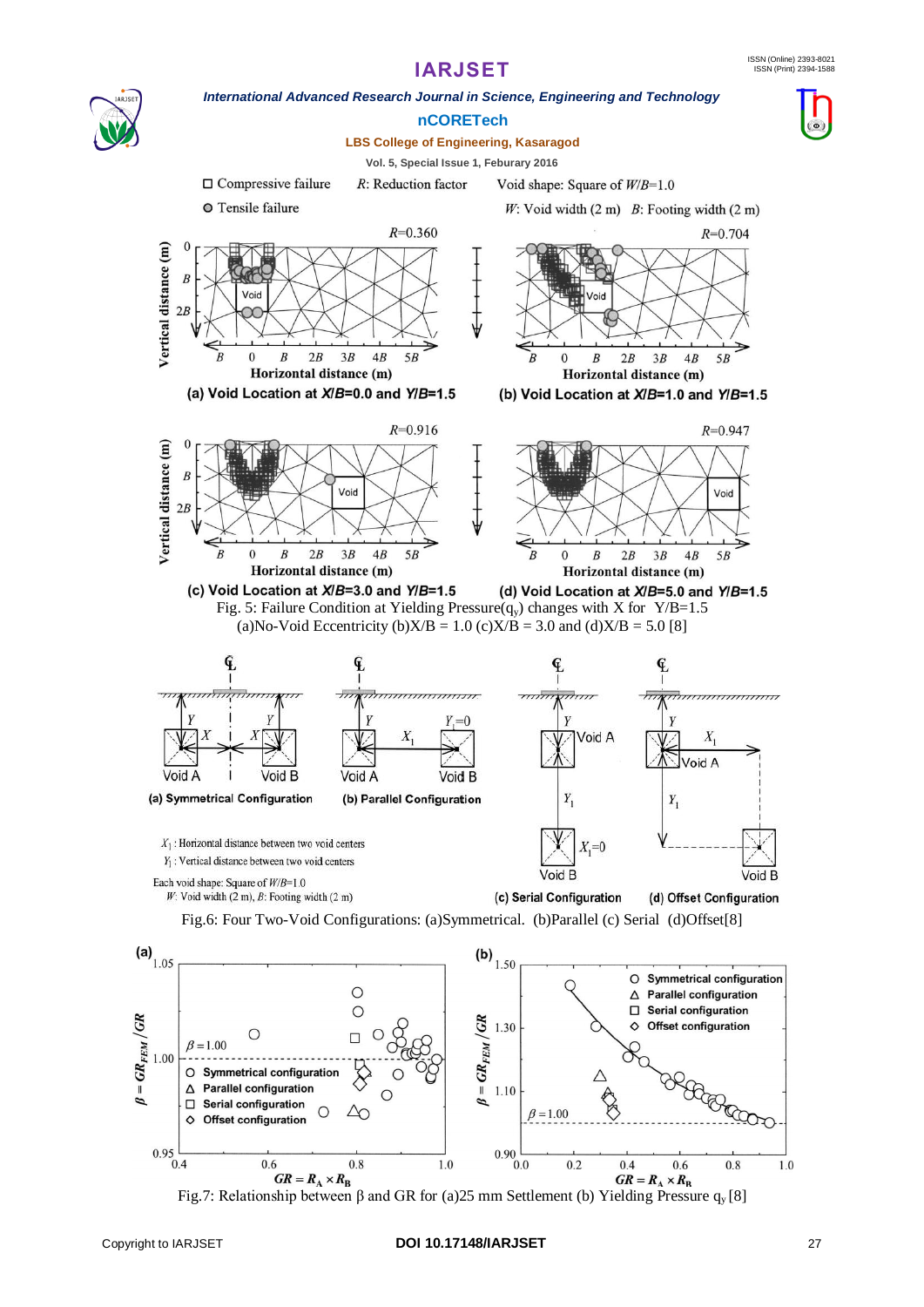



### [8]

### **IV. REINFORCED GRANULAR BED**

If the thickness of the soft soil above the void is less than the critical depth it is preferable to use an additional layer of granular bearing stratum reinforced with geosynthetic materials and the footing is placed over it. A series of laboratory scale load tests were conducted by [11] to study the behaviour of a strip footing resting on reinforced sand bed overlying weak clayey soil with voids. Biaxial geogrids were used as reinforcement. The results of the experiments were validated by using the Software PLAXIS 2D.

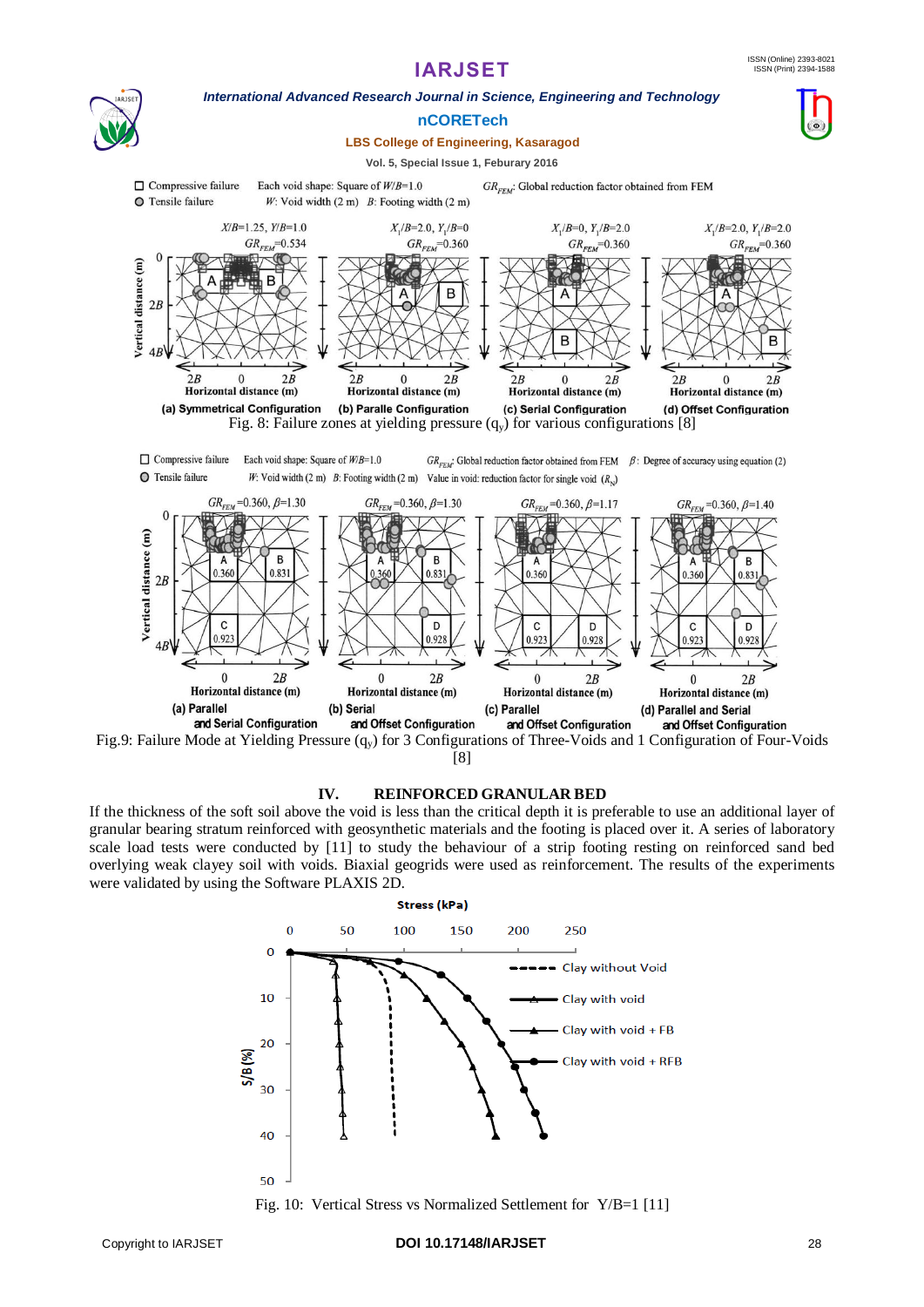

*International Advanced Research Journal in Science, Engineering and Technology*

### **nCORETech**

#### **LBS College of Engineering, Kasaragod**

### **Vol. 5, Special Issue 1, Feburary 2016**

Fig. 10 shows the effect of addition of unreinforced and reinforced sand beds over clay with void, above which the footing was laid. The bearing power is improved by the incorporation of sand bedand is further enhanced by providing reinforced sand bed.

### **V. PRESTRESSED REINFORCED GRANULAR BED**

Studies have shown that geo synthetics demonstrate their beneficial effects only after considerable settlements as the strains occurring during initial settlements are insufficient to mobilize significant tensile load in them. This is not a desirable feature for foundations of structures having low permissible settlements. Thus there is a need for a technique which will allow the geo synthetic materials to increase the load bearing capacity without the occurrence of large initial settlements. Prestressing the geo synthetic material may be an answer to this puzzle.The effect of formation of underground voids on the behaviour of a square footing resting on Prestressed Reinforced Granular Bed overlying weak soil was investigated by [12] using the software PLAXIS.



Fig.11: Stress vs Settlement for PRGB with GB Thickness=B, X/B=0 and Y/B=1.0[12]

The graph of Stress vs Normalized settlement curves for values of Y/B=0.7,1.0,1.3 and 1.75 was plotted keeping the values of X/B=0 and Granular Bed thickness=B. They have considered Unreinforced GB with void ,Unreinforced GB, Reinforced GB and Prestressed RGB of 1% , 2% and 3% of the tensile strength of geogrid .Fig 11 shows the curves for Y/B =1.0.They observed that bearing capacity increases with the magnitude of prestress up to a certain percentage of prestress ,beyond which the bearing capacity is reduced .This is because beyond a certain limit of applied prestress the transfer of stress between the geogrid and the surrounding soil particles shows a downward trend which ends up in a reduction in bearing capacity.

### **VI. CONCLUSION**

The studies and investigations discussed above may be summarised as follows.

- 1. The underground voids present in soils cause a considerable reduction in Bearing Capacity .There exists a depth and an eccentricity beyond which the effect of voids will be insignificant.
- 2. Numerical methods may be used to develop failure mechanisms in combination with laboratory model tests.
- 3. 3.If a single void exists in the ground, the yielding pressure of a footing on the surface is affected by the ratios of void depth and eccentricity to footing width .The failure zone extends from the edge of the footing toward the nearest corner of the void ,without forming an active wedge beneath the footing.
- 4. If there are two voids of same size in the ground ,there exists a strong tendency for failure zone to develop near the nearest void .Then the Global reduction factor can be evaluated with reasonable accuracy by multiplying the individual Reduction Factors.
- 5. If there exists more than two voids of the same size ,practically the reduction factor is determined by multiplying the Reduction Factors for the two voids nearest to the footing having a Reduction Factor smaller than 0.9
- 6. Granular materials like sand above the weak soil with void will improve the bearing power considerably

#### Copyright to IARJSET **DOI 10.17148/IARJSET** 29